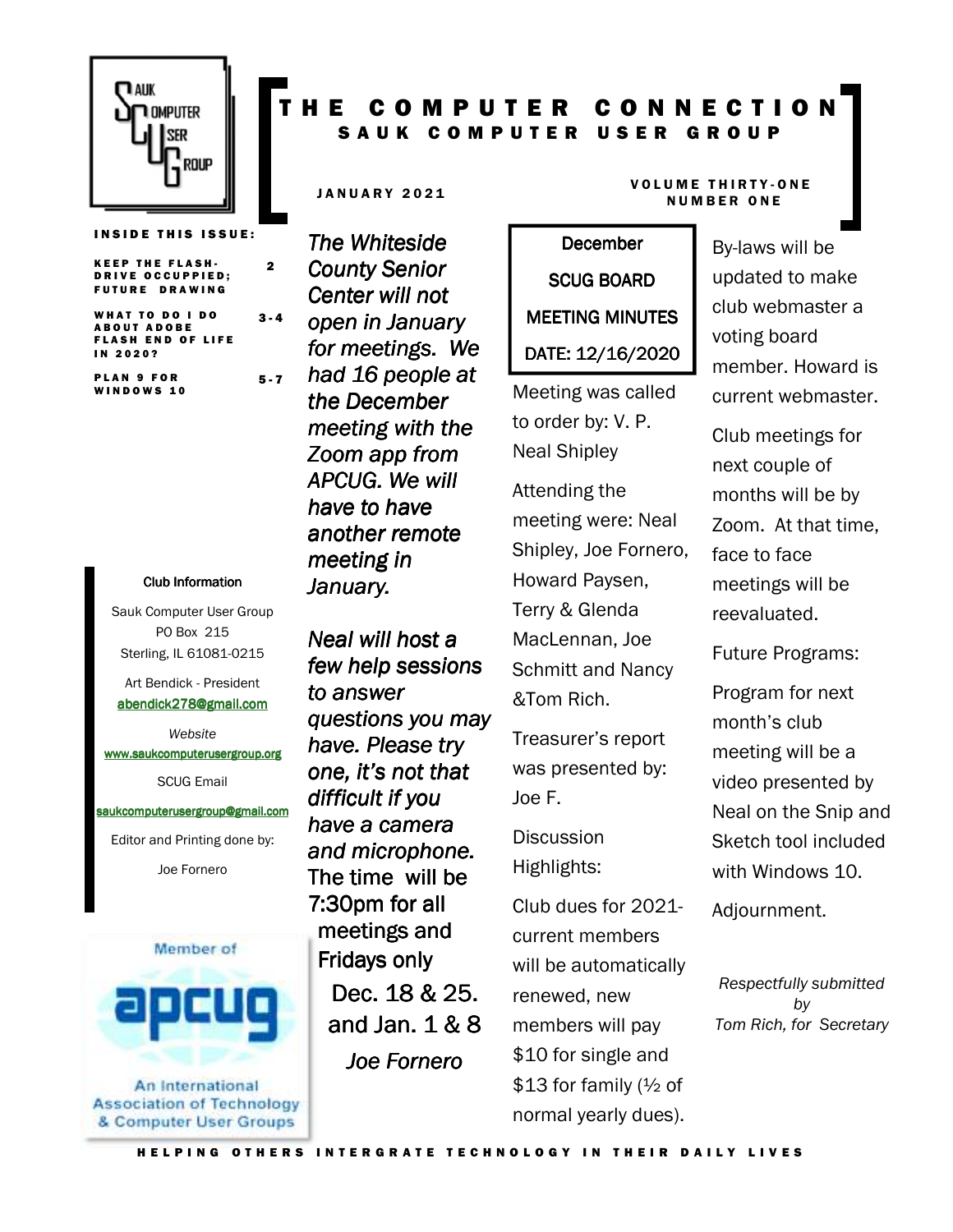## Keeping the Flash Drive Occupied By Allen Wyatt

For many people on the go, flash drives are the coolest thing since sliced bread. In a small little device, often no larger than a couple sticks of gum, you can carry around many megabytes or gigabytes of data wherever you go. They easily replace CDs, and even entire DVDs of information.

But you can run into a problem when using them with Word, as did Glenn. He opened two Word documents from his hard drive and saved one of them to the flash drive. When he then tried to stop the flash drive so he could remove it, Windows refused to permit the safe removal of the flash drive, as it thought the drive was still in use. There are a couple of issues at play here, and they can all affect how Windows (which controls the flash drive) views the drive. When you save a file to the flash drive from within Word, then Word starts using that drive as a place to store some of its temporary files. Even after you close the document, Word could still have a temporary file

or two open on the flash drive—it all depends on what file operations you have performed with the documents you had open in Word and whether the program still needs those temporary files it created. To complicate matters, even if Word doesn't have any temporary files still saved on the flash drive, it is possible that Word still considers the flash drive in use, thereby stopping Windows from releasing the drive. Word considers the last-used folder the active one when it comes to opening and saving files. Thus, when you save a document to the flash drive, then the folder on the flash drive becomes the temporary default folder as far as Word is concerned. To turn Word's attention to a different folder (and thereby release the hold it has on the flash drive), you either need to exit the program or perform some file operation—such as loading or saving a file—on a different drive.

*By Allen Wyatt (last updated November 14, 2020) https://wordribbon.tips.net/ T008928\_Keeping\_the\_Flash\_Drive\_Occupi ed.html* 

### The Next Drawing

The regular drawing for next meeting whenever that happens, will be \$50 gift certificate from Candlelight, a \$25 gift card from Pizza Ranch and a local family restaurant and a 1Tb flash drive, a USB flashlight plus some misc. items.



Why science teachers should not be given playground duty.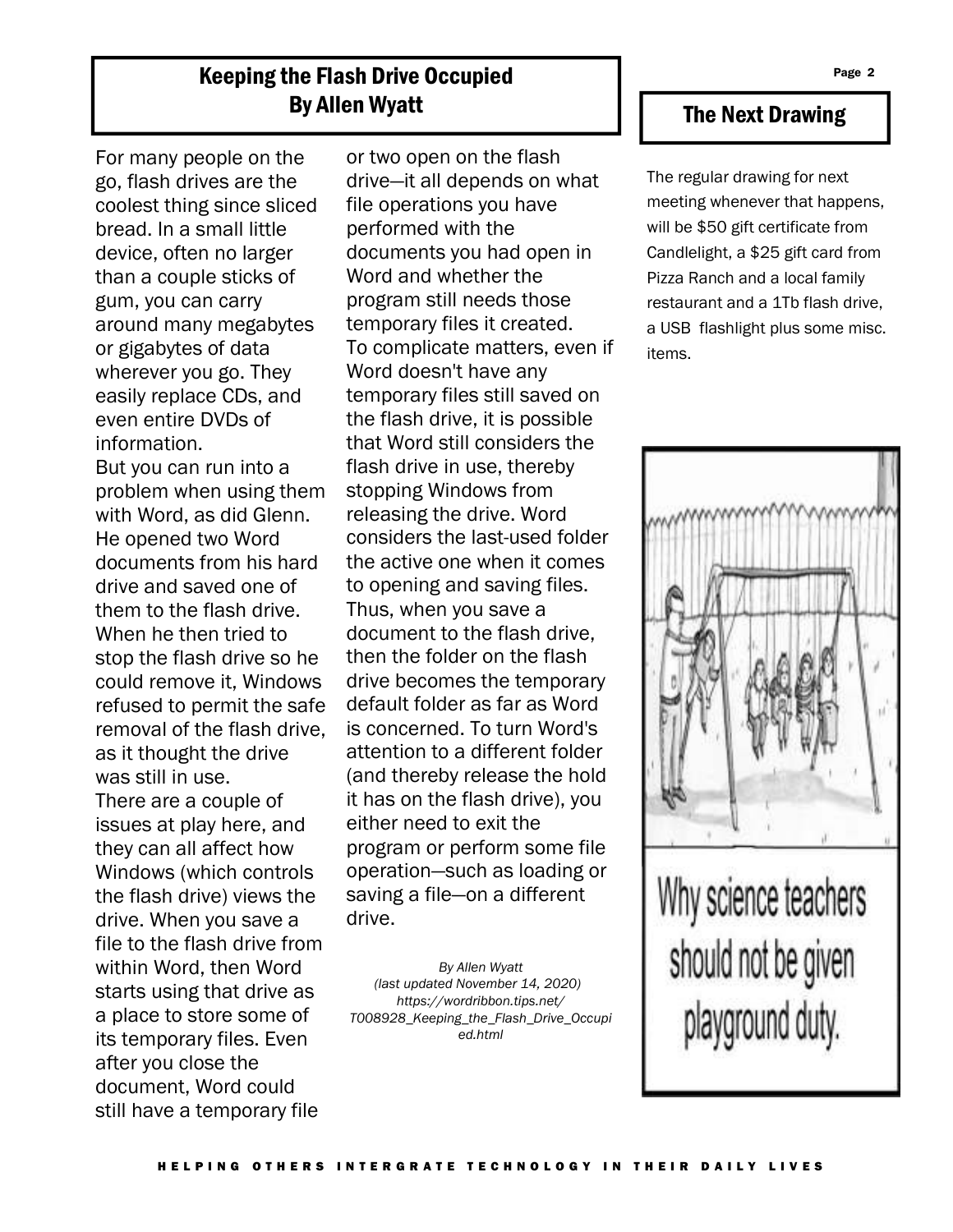## What Do I Do About Adobe Flash End of Life in 2020? By Leo Notboom

Support for Adobe Flash will end at the end of 2020. The good news is that most sites have stopped needing it. For those that do, there's really no alternative.

Adobe Flash player is going away at the end of 2020.

Most major browsers will stop supporting it, and websites that rely on it will stop working.

What can you do? Nothing.

But then, you shouldn't have to.

Adobe Flash is old, unsupported, and has security issues that will never be fixed. It's also been replaced by the HTML 5 standard. Websites and online games that rely on Flash will stop working when browser support is finally, completely removed. Website owners fix this by rewriting their sites to use HTML 5 or other alternatives. Website visitors have no real alternatives or options.

### **Adobe Flash**



Adobe Flash is a combination

programming language and support environment originally written to make websites, webpages, and some classes of applications more interactive and graphical. The most common use has been to write games you can play online, though there are many other applications. YouTube, for example, originally used Flash to support playing videos online.

Adobe, the company that wrote and owns Flash, has announced an official end of life of December 31, 2020. Downloads of the Flash player, as well as (presumably) any other Flash-related tools, will be removed from the Adobe websites.

Most major web browsers will completely remove support for Flash on or before that date. Apple's Safari browser has already done so.

Websites still relying on Flash after that will break.

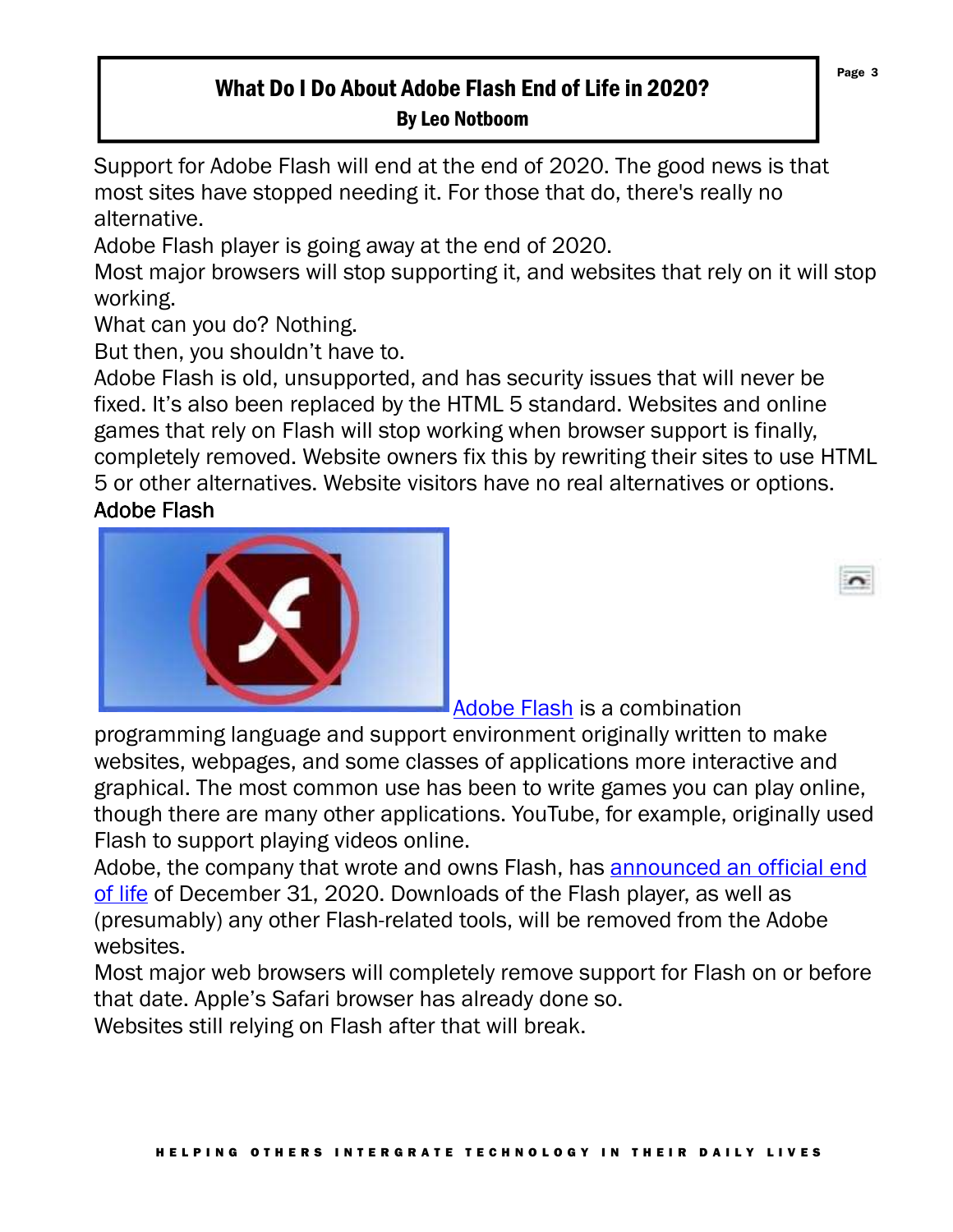## What Do I Do About Adobe Flash End of Life in 2020? (cont.)  $P_{\text{age 4}}$

### Flash Replacement: HTML5

HTML is the language used to create webpages such as this one. Version 5 of the HTML specification, or simply HTML5, added a wide array of support intended to solve many of the problems Flash tried to solve, but uses open standard rather than proprietary technology.

Web browsers have supported HTML5 for several years. It's extremely likely the browser you're using to read this page online has complete HTML5 support. The bottom line is that HTML5 should be able to replace almost all use of Adobe Flash.

The problem, however, is that HTML5 is not compatible with Adobe Flash. Webpages or applications like games currently relying on Adobe Flash will need to be rewritten in order to keep working.1

### What to do about Adobe Flash end of life

You and I do nothing. There is nothing we *can* do. Flash is proprietary technology from Adobe.

There's nothing to install, nothing to turn on or off, and nothing to replace it with. When it dies, it dies.

The good news is that you should have nothing to do anyway. The impending end of Flash has been known for *years*. The vast majority of the sites that used to use it — like YouTube — stopped using it long ago.

It really should be a non-event; much ado about nothing.

# But will it be?

#### But what if...

What if you encounter a site that still requires Flash after Flash is no longer available?

There's little you can do. Your options really do boil down to:

- Stop using that website or application.
- Stop using that website or application and complain to the website owner.

It really is on website and application owners to update their content so it no longer relies on Adobe Flash.

> *By Leo Noteboom Ask Leo.com https://askleo.com/adobe-flash-end-of-life/*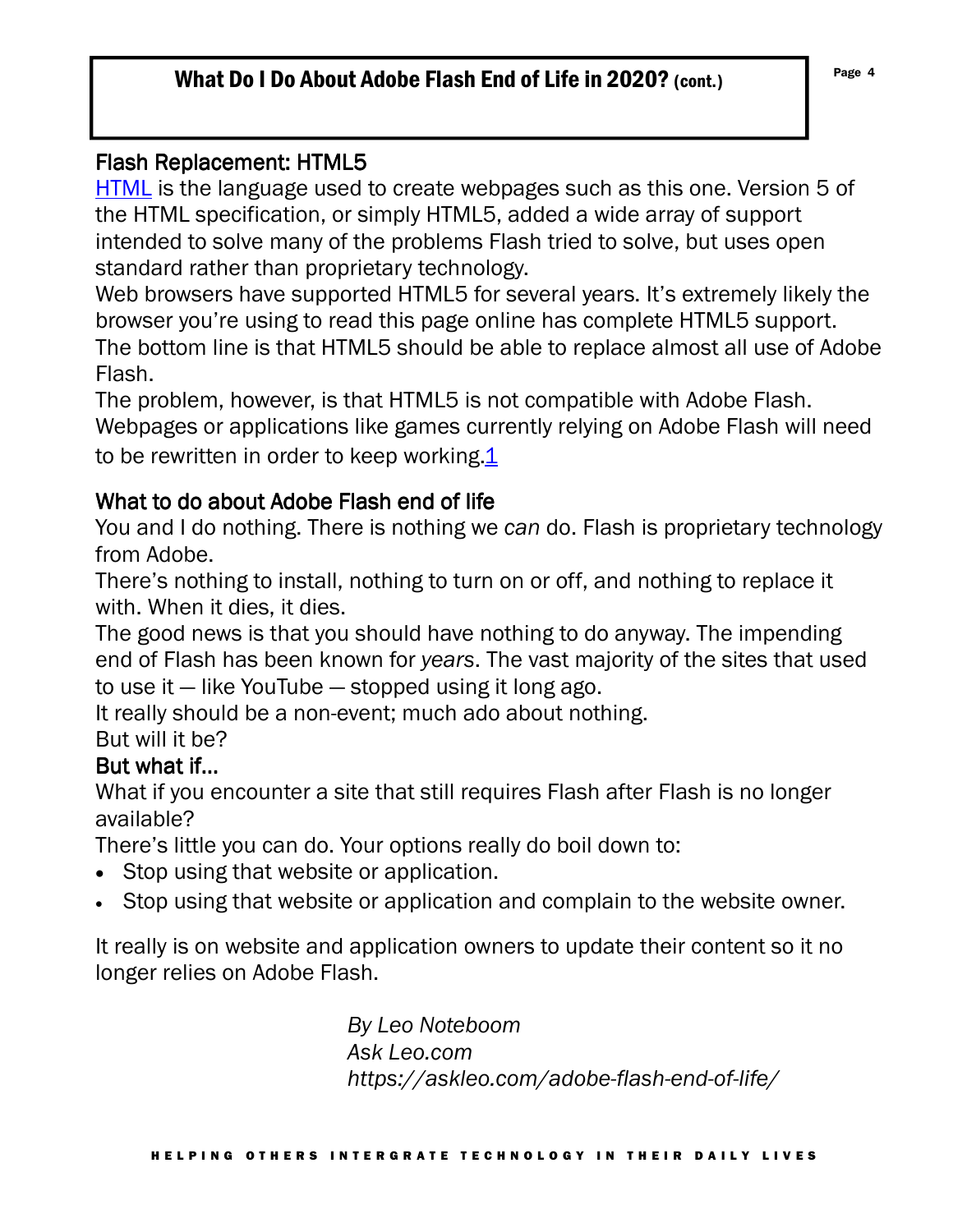# **Plan 9 for Windows 10** Page 5

#### By Greg Skalka

In "Plan 9 from Outer Space," a low-budget 1959 sci-fi horror movie from Ed Wood, extraterrestrials in flying saucers try to stop the rash and violent humans on Earth from advancing their technology further and risking the destruction of the universe. They finally resorted to 'Plan 9', which involves resurrecting an army of dead humans to get our attention. The film is narrated and introduced by The Amazing Criswell, who greets the viewer with: "We are all interested in the future, for that is where you and I are going to be spending the rest of our lives!"

In the present day, minute spongy beings from a part of the galaxy known as Redmond Washington strive not for the attention of humans, but for their resources. Their goal to dominate the computer activities of humans has been successfully achieved over the last three decades through their operating systems and office suites. Their seventh Plan was highly successful, though their eighth was a flop and resulted in their loss of control over many humans. Faced with losing the human's interest to other operating systems and new portable devices, these beings enacted Plan 9, which involved subscription software and a new OS, not referred to by the number 9, but instead 10. To tighten their grip on the resources of those humans still under their influence, they made their Plan 7 obsolete, hoping the humans would flock like zombies to their latest offering. Just as Criswell asks at the end of the 1959 film, "Can you prove that it didn't happen?"

With Windows 7 security updates ending on  $1/14/20$ , I knew last year that Windows 10 would be in my future, and so started making plans for switching my family over. I went through quite a few plans and a fair amount of resources, and though not quite as daunting as raising the dead, it was and continues to be a challenge that I hope to work out completely in the future. Here are the first four of my nine plans to that end.

Plan 1 - My Wife's Desktop PC. Way back in October 2018, I was anticipating the end of Windows 7's security in a year and formulating a plan to continue safe computing in the new decade. I wrote a newsletter column that month, outlining the pros and cons of the alternatives as I saw them. I recognized that I would be living dangerously in 2019, needing to do something before Win7 security updates ended on 1/14/20.

I was definitely going to be at risk, as practically all our computers were running Windows 7. My wife's nineyear-old Acer desktop PC seemed to be constantly on the brink of a calamity, though I somehow managed to overcome minor hardware failures and Windows issues to keep it running. My primary computer was a sixyear-old Fujitsu 14" laptop which ran fine, probably due to the care I gave it. My wife also had a six-year-old laptop. These Win7 computers met our needs, though due to their age lacked more modern features like USB3, Gigabit Ethernet, and solid-state drives. I'd put in upgrades where I could, but they were all past their primes.

I did have a two-year-old Lenovo desktop I had bought for myself and turned into what I call my "chameleon" computer. I had installed a 3.5" bare hard drive dock in a front bay in the case, so the boot hard drive could be easily changed. I envisioned having many boot drives with different operating systems for this computer, but I have only set up two so far - the original Win7 and a Win10 drive that I created by cloning the original drive and upgrading it while Microsoft was still offering free Windows 10 upgrades in 2016. Since I used Win7 at work and Win10 seemed a bit unstable in this upgrade arrangement, I really never used this computer, preferring to stick to my laptop.

The good husband that I am (and because I tired of working on her PC), I planned to replace my wife's computer first in this conversion to Windows 10. None of our computers were worth upgrading, and I was less than thrilled about the results of my one upgrade experience. It was about time we got some new hardware with new features anyway.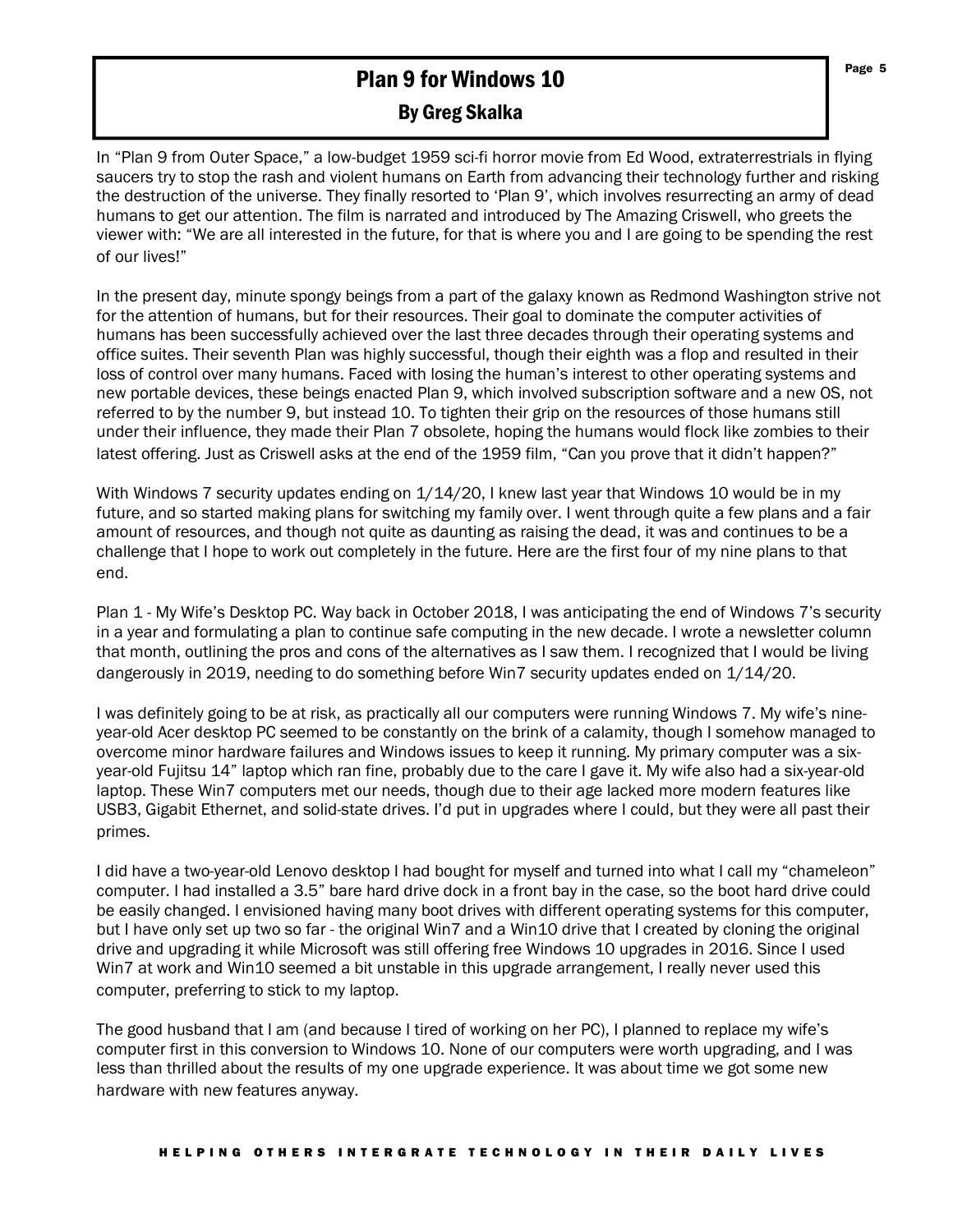#### Plan 9 for Windows 10 (cont.)

I starting looking but didn't find any good deals for Black Friday in 2018. I unfortunately also am the type of person that needs a deadline to get motivated to do something, and January 2020 was still almost a year away. After seeing how Fry's Electronics seemed to be slowly circling the drain, I widened my search for computers and in August 2019 found a good deal at Costco. I bought my wife a Dell Inspiron 3670 desktop for \$549 (it was \$150 off). It had all sorts of good things, like a 9th generation Intel I5 processor, a 1 TB hard drive, and a 128 GB SSD, USB3.1, GigE, and HDMI. I was concerned about the relatively small SSD filling up, as in the past my wife and Microsoft's upgrades had often conspired to fill up the boot partition on her old PC. A good friend with extensive Win10 and SSD experience reassured me that 128 GB would be sufficient for the boot drive.

Plan 2 - Dual Monitors. A few weeks later, with the Dell PC box still unopened, Costco had a sale on Dell 24" monitors. I had been using dual monitors on my Win10 computer at my new job and really liked it. I bought two monitors for my wife's new computer, thinking it would help her feel better about the hassle of having to change computers. My friend reviewed the Dell computer's specs and assured me that it could run one monitor from the VGA out and the other from HDMI.

Plan 3 - My Mom's Desktop PC. Move ahead to November 2019, now only two months before the Win7 apocalypse. I still have not found the time or the urgency to open the box on my wife's new PC. I'm in Costco again and see that they are still selling the same model Dell PC (which is reassuring), and it happens to be on sale again for the same price. I knew my mom needed a new computer to replace her old Win7 desktop, and I had not come up with a Christmas gift for my parents. I decided to double down on the Dell computer and buy another one for them.

Now I had a bit more urgency, as I wanted to get it set up for them before Christmas, but unfortunately had no more spare time. I needed to set up my wife's PC first, so I finally opened the box on hers on December 23, as I had that week off from work.

Plan 4 - UEFI. I connected up my wife's new Dell PC on a card table with one of the new monitors. It powered up fine, and I saw that it had 36.6 GB used on the 128 GB SSD, with 67.1 GB free. I assumed (as I later confirmed) that Dell had used some of the SSD for recovery and diagnostics partitions, so the SSD was initially only 36% full, which seemed reasonable. After activating Windows, my next step was to make a backup of this "as delivered" configuration.

I have been using Acronis True Image for computer backups for many years and have been very happy with it. I know it works well as I have restored many times, the true test of a backup program. Although it can be installed on a PC, I have never done this. I prefer to use the boot CD that comes with the software to boot outside the OS and back up using the version running from the CD. There are fewer features in this version, but since I would need to use the bootable version should I have a hard drive failure, I felt always using it would make me more familiar and confident with it.

I pulled out my True Image 2017 CD, which had worked to back up my Win10 chameleon computer but ran into something new - UEFI. It stands for Unified Extensible Firmware Interface and is a replacement for the old BIOS (Basic Input/Output System) firmware that is now prevalent on new computers. It has many more capabilities and is more secure than the old BIOS. On this Dell, it was accessed the same as a BIOS, by holding the F12 key on startup. I selected the UEFI loader option in the displayed boot menu to boot from the DVD drive.

My True Image 2017 CD booted fine, but when running, the SSD drive did not show up in the program. Only the 1 TB hard drive was visible, so I could not back up the SSD. Seeing on the Acronis web site that I could no longer get support for my old version, I ordered the latest version, True Image 2020, from Amazon (at a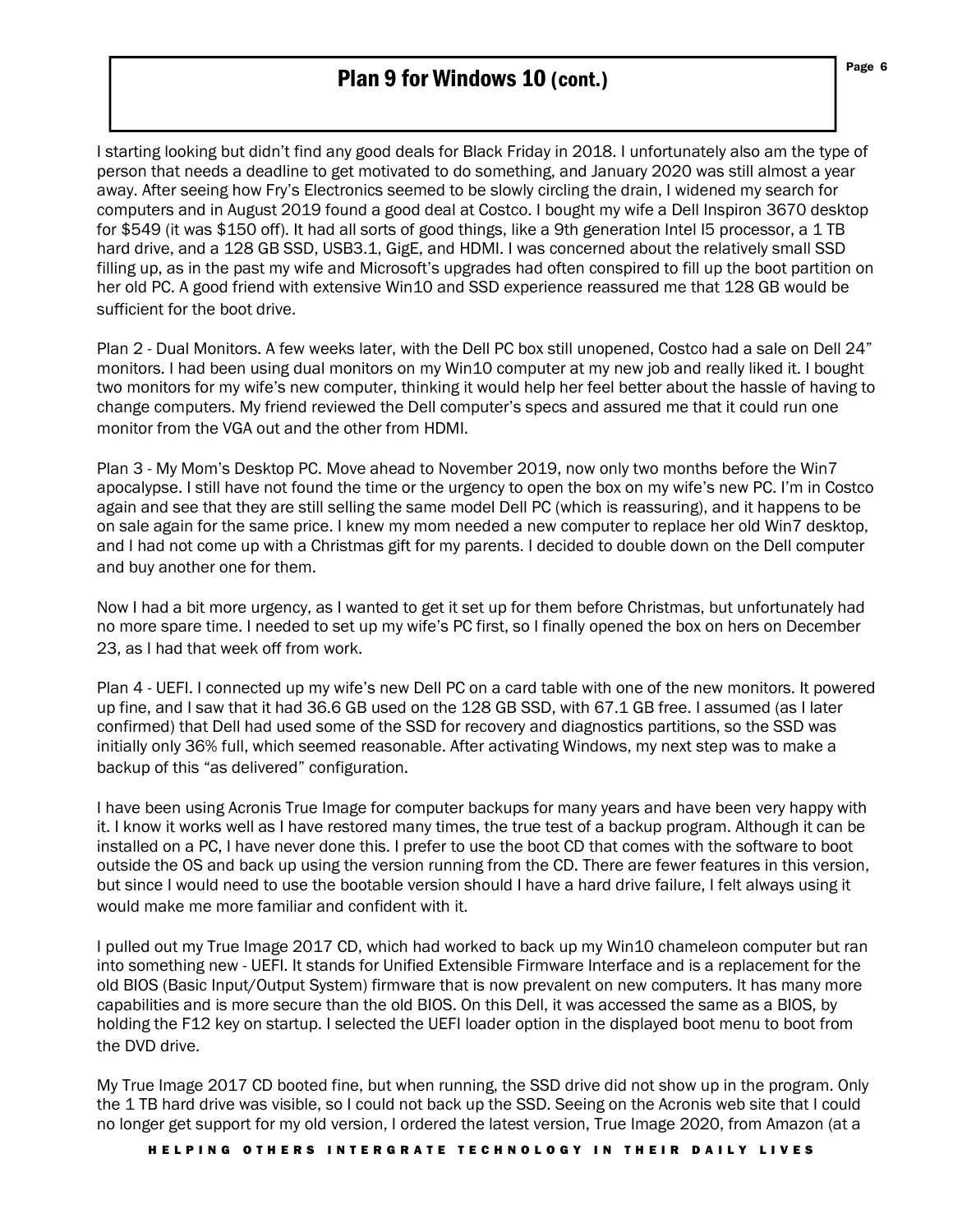lower cost than that listed on the Acronis site).

When my Amazon True Image arrived, I realized I had ordered a box with only an activation code - no CD was enclosed. I would have to download the software from the Acronis website. I was able to register there and download a bootable image file to burn to a DVD. Unfortunately, booting the new bootable version resulted in the same problem - the SSD was not visible to the program.

I finally had to break down and install True Image 2020 on the new computer, and when I ran it under Windows, the SSD was finally visible. I found an option under the rescue media builder tool for the simple method, which configures the boot media it creates to suit this computer best (no doubt taking UEFI into account). When I created a boot disc in this way, the bootable version was at last able to see the SSD. I could finally back up the way I was accustomed to, but now had a program installed that I didn't intend to install. My first back-up showed that 42.32 GB out of 103.8 GB on the SSD was now used (now 41%).

Feeling even more concerned about filling up the SSD, I decided that partitioning the 1 TB hard drive might help. If I split it into a 200 GB APPS partition and an 800 GB DATA partition, I could more easily install less critical programs on the hard drive, saving space on the SSD. I obviously could do this with the hard drive as it was, but a separate data partition would help in segregating backups of her critical and more frequently changing data.

I looking into using my standard partitioning program, Acronis Disk Director 12, but found again that when booted from its boot disc (as I'd have to use it if I were partitioning a new blank hard drive following an existing drive failure), it would not work. Per their web site, I'd need new Disk Director 12.5, which would support Win10. In a hurry, I downloaded and installed the 12.5 demo version from their web site, and while it would set up to partition, it would not create one (I'm not sure what it was supposed to be demonstrating). Fortunately, I remembered to look up Acronis on the APCUG web site and found a 5/25/19 article on Disk Director 12.5 and the link to Gene Barlow's User Group Relations web site. Gene represents Acronis products to user group members and sells download versions at a significant discount from the Acronis web prices. I purchased Disk Director 12.5 and got his email with the product key the next day.

After putting the key into the demo version I had already installed (yet another install into the SSD!), I was able to easily partition the 1 TB hard drive the way I wanted it. I did make many attempts to create a working boot media (meaning one that would see both drives in this computer) with the Disk Director Media Builder tool, and though there were many options, none I tried were successful. I didn't care at the time to partition the SSD, but someday I'll have to email Gene to see if he has a solution.

I next installed some essential utilities like the Chrome browser, Adobe reader, and printer drivers for our two HP network printers (all on the SSD). A new backup showed the SSD was now at 45% full. I was now almost ready to make the swap - this new Windows 10 PC for my wife's old Win7 desktop. I'd still have to transfer data and other programs over from old to new, and this would require a new plan. Unfortunately, it was now January 12, 2020, only two days before Win7 security support ends.

I'll describe my Windows 10 Plans 5 through 9 in a future column (where Criswell predicts we will all be in a month).

> *By Greg Skalka, President, Under the Computer Hood User Group Drive Light Newsletter*

> > *www.uchug.org president (at) uchug.org*